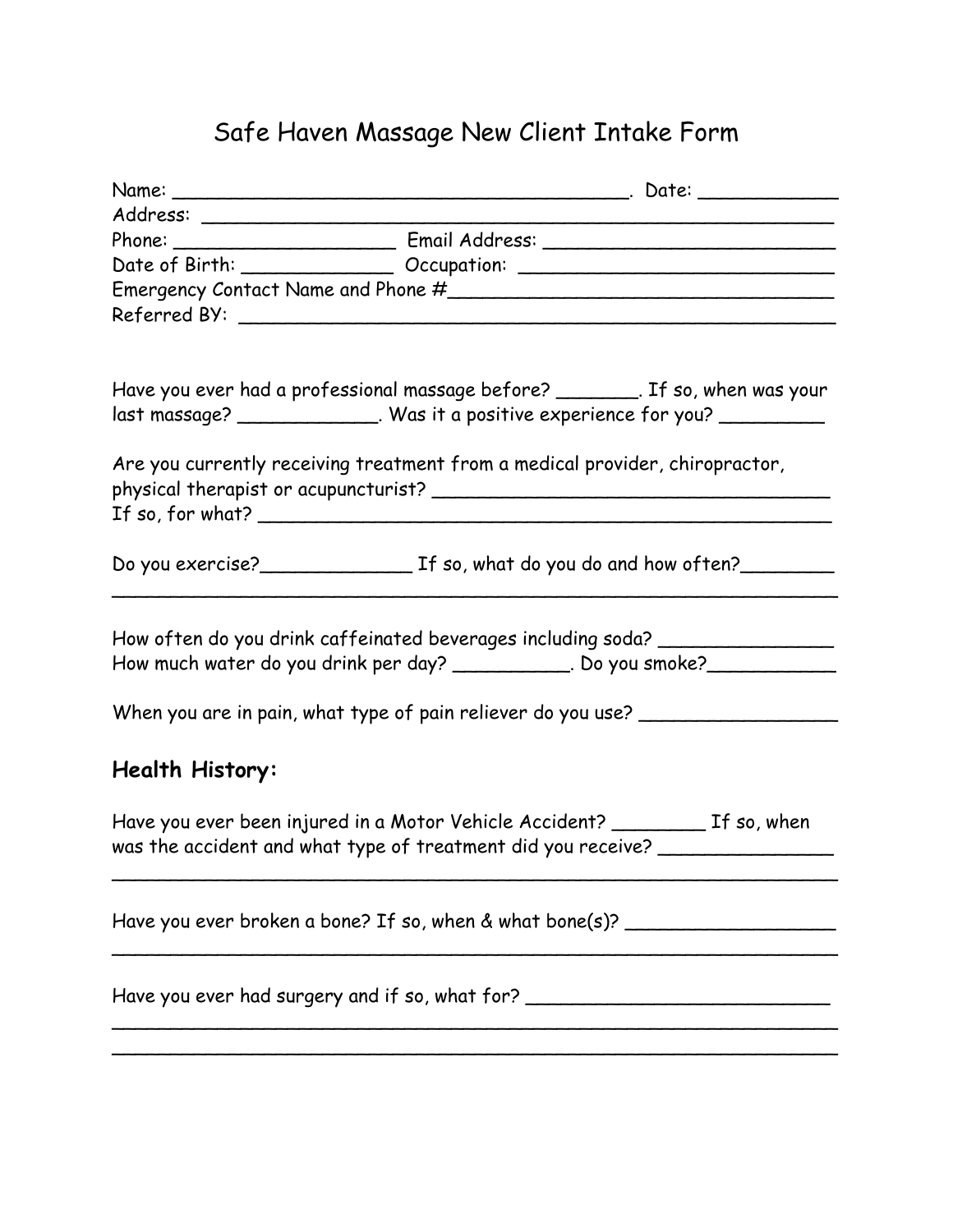Do you have any chronic Health issues? \_\_\_\_\_\_\_\_\_\_\_\_\_\_\_ If yes, please give me more information: \_\_\_\_\_\_\_\_\_\_\_\_\_\_\_\_\_\_\_\_\_\_\_\_\_\_\_\_\_\_\_\_\_\_\_\_\_\_\_\_\_\_\_\_\_\_\_

 $\sim$  . The contract of the contract of the contract of the contract of the contract of the contract of the contract of

Do you suffer from Chronic Pain? \_\_\_\_\_\_\_\_\_ If so, please tell me where and for how long: \_\_\_\_\_\_\_\_\_\_\_\_\_\_\_\_\_\_\_\_\_\_\_\_\_\_\_\_\_\_\_\_\_\_\_\_\_\_\_\_\_\_\_\_\_\_\_\_\_\_\_\_\_\_

\_\_\_\_\_\_\_\_\_\_\_\_\_\_\_\_\_\_\_\_\_\_\_\_\_\_\_\_\_\_\_\_\_\_\_\_\_\_\_\_\_\_\_\_\_\_\_\_\_\_\_\_\_\_\_\_\_\_\_\_\_

 $\_$ 

Has anyone ever told you that you were "Hypermobile"? Or that you are more flexible than most people? \_\_\_\_\_\_\_\_\_\_\_\_ If yes, which joints? \_\_\_\_\_\_\_\_\_\_\_\_

If you are comfortable sharing, are you are survivor of Sexual Assault, Child Abuse, Violent Crime or Physical Violence? \_\_\_\_\_\_\_\_\_\_\_\_\_\_\_\_\_\_\_\_\_\_\_\_\_\_\_\_\_

## **Please circle any of the conditions listed below that you are dealing with now or had in the past:**

 $\sim$  . The contract of the contract of the contract of the contract of the contract of the contract of the contract of \_\_\_\_\_\_\_\_\_\_\_\_\_\_\_\_\_\_\_\_\_\_\_\_\_\_\_\_\_\_\_\_\_\_\_\_\_\_\_\_\_\_\_\_\_\_\_\_\_\_\_\_\_\_\_\_\_\_\_\_\_\_

Arthritis Tendonitis Osteoporosis. Carpal Tunnel Syndrome Jaw Pain Migraines. Whiplash Carpal Tunnel Syndrome Blood Clots Varicose Veins Heart Condition High Blood Pressure Low Blood Pressure Asthma Allergies Psoriasis. Eczema IBS. Chronic Constipation Crohn's Disease Colitis Fibromyalgia Stroke Diabetes Insomnia. Depression Hepatitis C HIV Anxiety Kidney Disease Covid-19 Herniated/Ruptured Discs Head Injury Chronic Tension Headaches Joint Sprain Sinus Infections or surgeries Cancer Tumor Endometriosis Uterine Fibroids Contagious Rashes **For Women Only:** Are you or could you be Pregnant? \_\_\_\_\_\_\_\_ If yes, how many weeks? \_\_\_\_\_\_\_\_\_\_\_\_\_\_\_\_\_\_\_\_\_\_\_\_\_\_\_\_\_\_\_\_\_\_\_\_\_\_\_\_\_\_\_\_\_\_\_\_\_